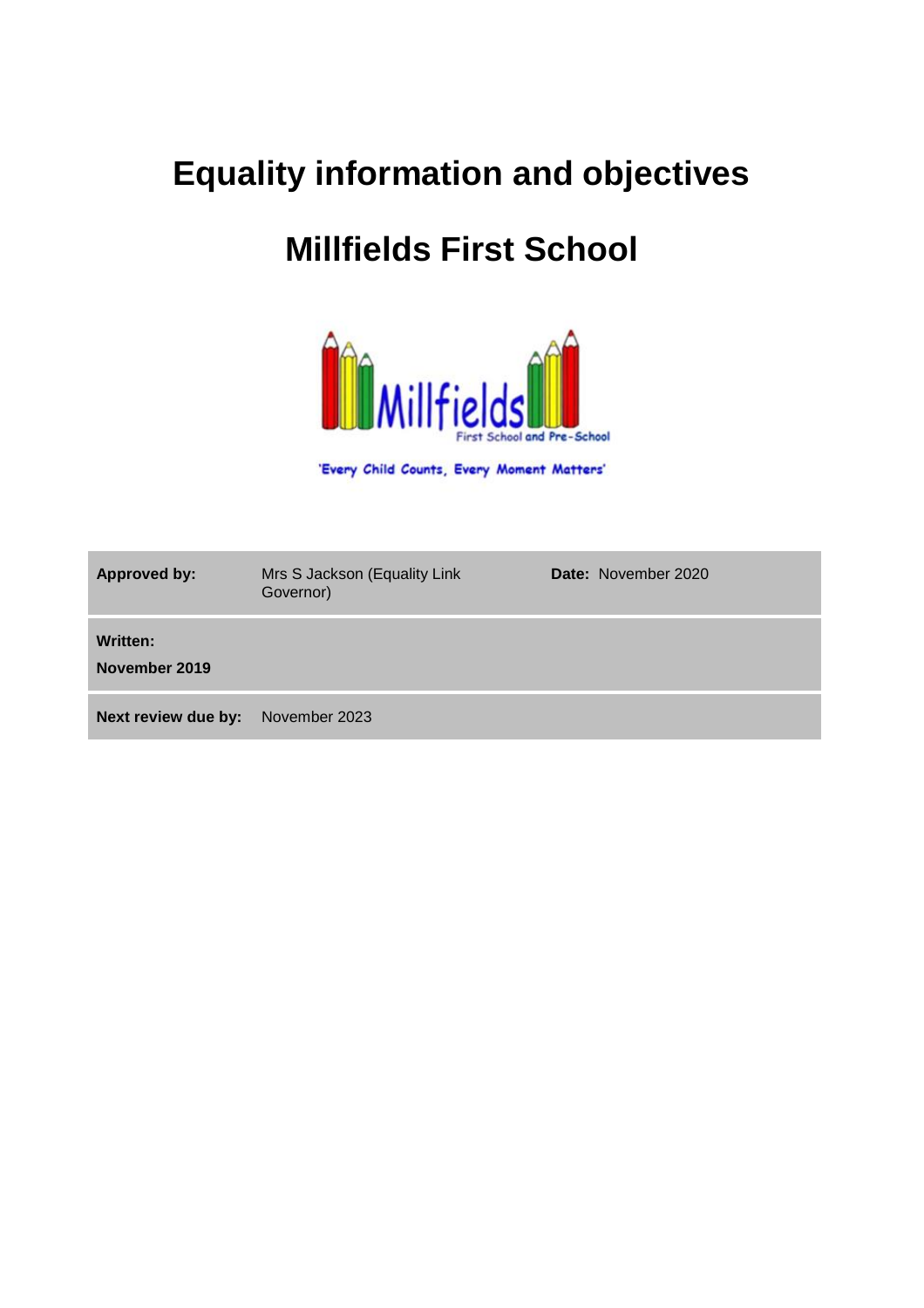# **Contents**

**…………………………………………………………………………………………………………………………….**

#### **1. Aims**

Our school aims to meet its obligations under the public sector equality duty by having due regard to the need to:

- Eliminate discrimination and other conduct that is prohibited by the Equality Act 2010
- Advance equality of opportunity between people who share a protected characteristic and people who do not share it
- Foster good relations across all characteristics between people who share a protected characteristic and people who do not share it

# **2. Legislation and guidance**

This document meets the requirements under the following legislation:

- [The Equality Act 2010,](http://www.legislation.gov.uk/ukpga/2010/15/contents) which introduced the public sector equality duty and protects people from discrimination
- [The Equality Act 2010 \(Specific Duties\) Regulations 2011,](http://www.legislation.gov.uk/uksi/2011/2260/contents/made) which require schools to publish information to demonstrate how they are complying with the public sector equality duty and to publish equality objectives

This document is also based on Department for Education (DfE) guidance: [The Equality Act 2010 and](https://www.gov.uk/government/uploads/system/uploads/attachment_data/file/315587/Equality_Act_Advice_Final.pdf)  [schools.](https://www.gov.uk/government/uploads/system/uploads/attachment_data/file/315587/Equality_Act_Advice_Final.pdf) 

# **3. Roles and responsibilities**

The governing board will:

- Ensure that the equality information and objectives as set out in this statement are published and communicated throughout the school, including to staff, pupils and parents, and that they are reviewed and updated at least once every four years
- Delegate responsibility for monitoring the achievement of the objectives on a daily basis to the headteacher

The equality link governor is Mrs S Jackson. They will:

 Meet with the designated member of staff for equality every term, and other relevant staff members, to discuss any issues and how these are being addressed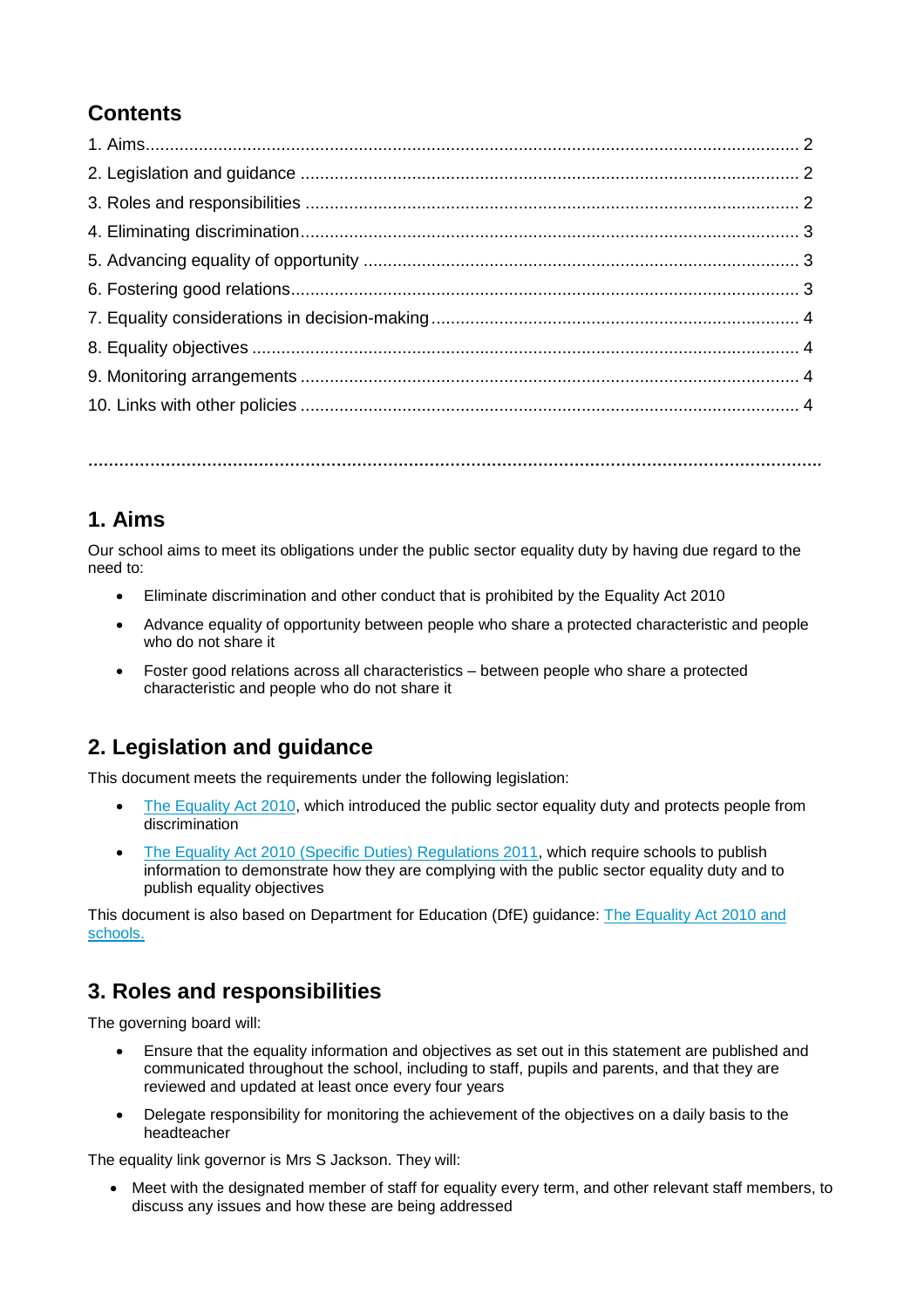- Ensure they're familiar with all relevant legislation and the contents of this document
- Attend appropriate equality and diversity training
- Report back to the full governing board regarding any issues

The headteacher will:

- Promote knowledge and understanding of the equality objectives amongst staff and pupils
- Monitor success in achieving the objectives and report back to governors

The designated member of staff for equality will:

- Support the headteacher in promoting knowledge and understanding of the equality objectives amongst staff and pupils
- Meet with the equality link governor every term to raise and discuss any issues
- Support the headteacher in identifying any staff training needs, and deliver training as necessary

All school staff are expected to have regard to this document and to work to achieve the objectives as set out in section 8.

# **4. Eliminating discrimination**

The school is aware of its obligations under the Equality Act 2010 and complies with non-discrimination provisions.

Where relevant, we have carefully considered and analysed the impact of our policies on equality and the possible implications for pupils with protected characteristics, as part of our commitment to meet the Public Sector Equality Duty (PSED) requirement to have due regard to the need to eliminate discrimination, advance equality of opportunity and foster good relations.

Staff and governors are regularly reminded of their responsibilities under the Equality Act, for example during meetings. Where this has been discussed during a meeting it is recorded in the meeting minutes.

The school has a designated member of staff for monitoring equality issues, and an equality link governor. They regularly liaise regarding any issues and make senior leaders and governors aware of these as appropriate.

# **5. Advancing equality of opportunity**

As set out in the DfE guidance on the Equality Act, the school aims to advance equality of opportunity by:

- Removing or minimising disadvantages suffered by people which are connected to a particular characteristic they have
- Taking steps to meet the particular needs of people who have a particular characteristic
- Encouraging people who have a particular characteristic to participate fully in any activities (e.g. encouraging all pupils to be involved in the full range of school societies)

In fulfilling this aspect of the duty, the school will:

- Analyse attainment data each academic year showing how pupils with different characteristics are performing
- Determine strengths and areas for improvement and implement actions in response
- Make evidence available to governors identifying improvements for specific groups

# **6. Fostering good relations**

The school aims to foster good relations between those who share a protected characteristic and those who do not share it by:

 Promoting tolerance, friendship and understanding of a range of religions and cultures through different aspects of our curriculum. This includes teaching in RE, citizenship and personal, social,